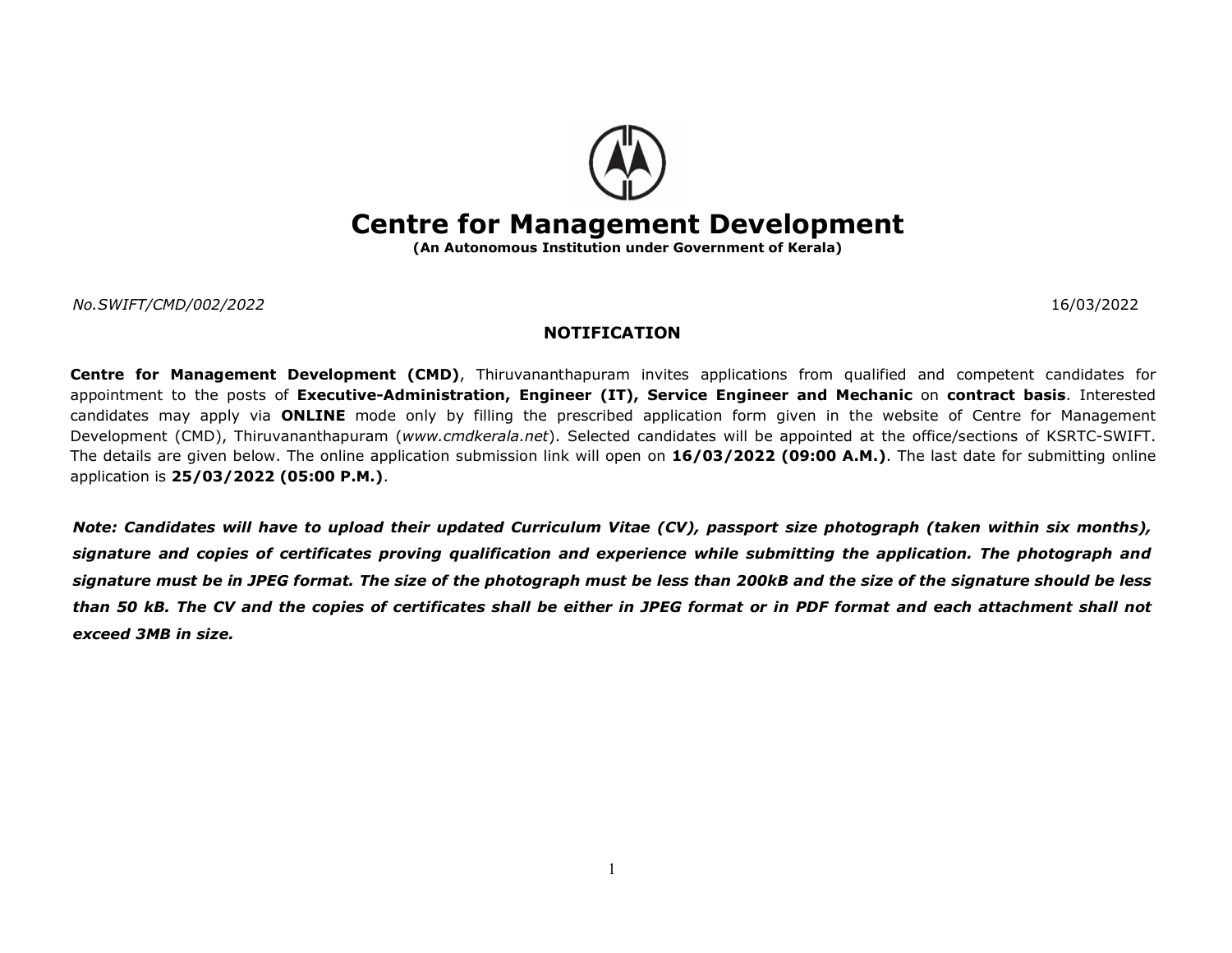## DETAILS OF POSTS

The details regarding the qualification and experience required, number of vacancies, age limit and remuneration are given in the table below.

| SI.<br>No. | <b>Post</b>                                          | Mode of<br>Appointment | <b>Educational Qualification</b>                                                          | <b>Work Experience#</b>                                                                                                                                 | <b>Upper Age</b><br>$Limit*$<br>(Years) | <b>Maximum Pay</b><br>(Consolidated)<br>in Rs. per<br>month |
|------------|------------------------------------------------------|------------------------|-------------------------------------------------------------------------------------------|---------------------------------------------------------------------------------------------------------------------------------------------------------|-----------------------------------------|-------------------------------------------------------------|
| 1.         | Executive-<br>Administration<br>No. of Vacancies: 02 | On Contract<br>basis.  | M.Com/ MSc/ MBA Data<br>Analytics with Excel/Tally and<br>Computer Knowledge.             | Minimum 2 years office<br>experience in any reputed<br>organization.                                                                                    | 28                                      | 20,000                                                      |
| 2.         | Engineer (IT)<br>No. of Vacancies: 01                | On Contract<br>basis.  | First Class B Tech degree in<br>IT or CSE from a recognized<br>University or Institution. | Minimum 2 years of experience<br>in the system administration,<br>network management, trouble-<br>shooting, etc.                                        | 30                                      | 35,000                                                      |
| 3.         | Service Engineer<br>No. of Vacancies: 02             | On Contract<br>basis.  | BE in<br>Mechanical/Automobile<br>Engineering.                                            | Minimum 5 years of Experience<br>in large Public Sector Transport<br>organization in the Supervisor<br>Cadre.                                           | 45                                      | 37,000                                                      |
| 4.         | Mechanic<br>No. of Vacancies: 07                     | On Contract<br>basis.  | ITI/Diploma in Engineering.                                                               | Minimum 5 years of experience<br>in the maintenance and repair of<br>heavy vehicles, preferably<br>passenger transport buses in<br>large organizations. | 35                                      | 20,000                                                      |

# - As on 01/03/2022